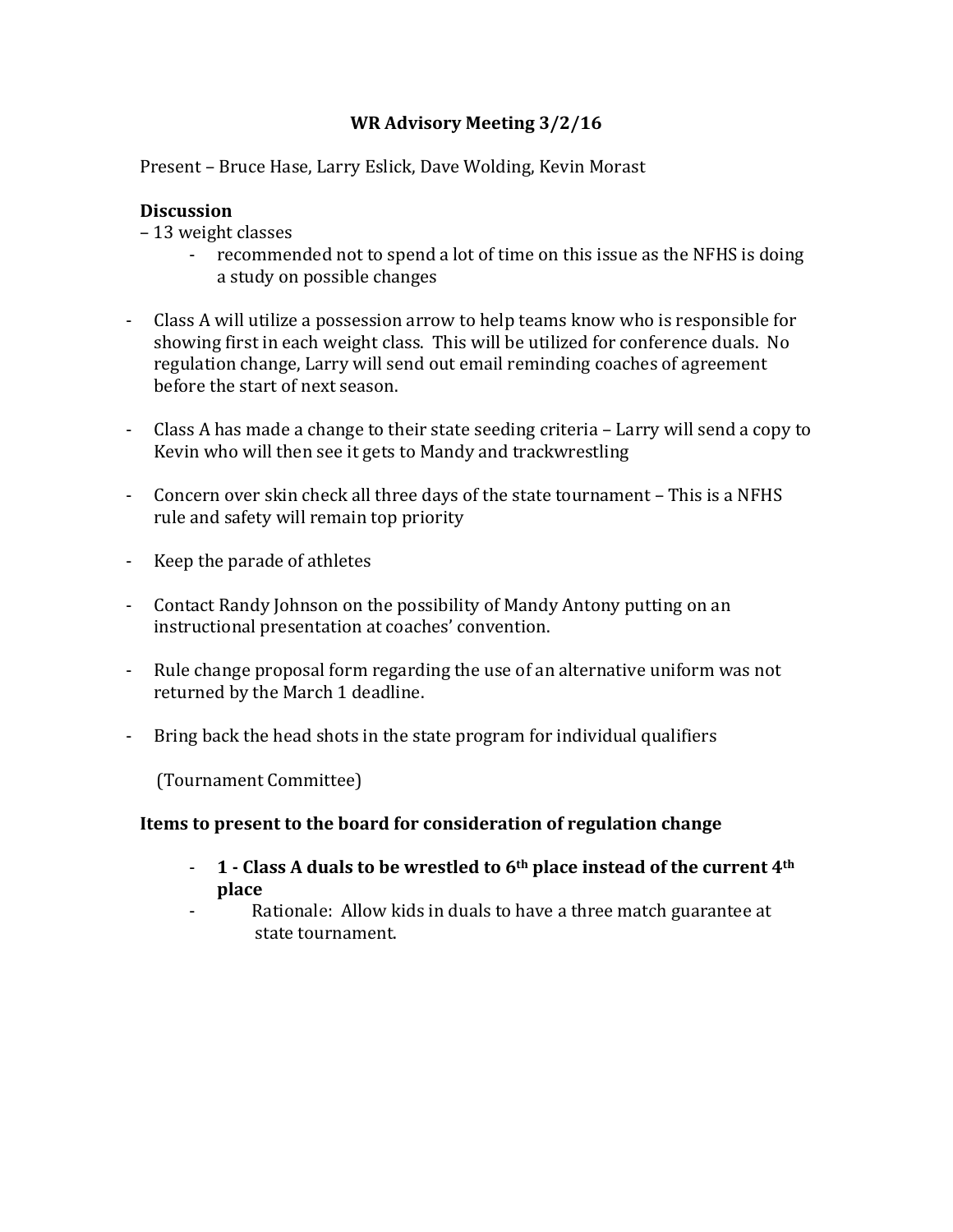- 2 - Increase the number of competitive dates from 16 to 17

Having to fit an extra dual into a 16 event schedule because of and added conference member (i.e. Legacy and Sheyenne), forces school

to 

schedule triangulars which have an inconvenient time schedule, the loss of a home dual every two years, and increase cost.

**Justification:** adding a triangular on a weeknight pulls students and coaches out of school early to travel and participate in weigh ins. By rule weigh ins need to be performed on hour before competition. With the addition to the new skin check rule, more time is dedicated to this process. A triangular encompasses three full duals as well as junior varsity matches. To run a effective triangular, two mats are ideal to allow JV matches to run simultaneously. Schools do not always have an extra mat available to set up. Typically, timing would be 3:00 weigh in, 4:00 preliminary matches, 5:00 dual, 6:30 dual and 8:00 dual. In most situations the final match would end closer to 10:00 pm. Adding triangulars to Friday or Saturday is not always likely with scheduling. There are key two-day tournaments most weekends that have been on many teams' schedules for years. Keeping these tournaments promotes the development of our wrestlers and gives them a change to compete in a variety of events.

### Loss of home dual every two vears

To reciprocate to participating schools, the dual would have to rotate to teams home gyms every third year. Thus, losing a home dual two out of three years. This is a loss of revenue for all involved as well as lost exposure. Granted, the revenue gained from a triangular could be substantial for the one event but ultimately, it is not split three ways.

#### **Increased Cost**

A triangular is three full duals plus preliminary matches in which the officials would be paid. Additionally, any added mileage for officials would be included

#### **Objective:**

By allowing one more event / weigh in on the schedule to 17, we are simply adjusting to the new schools coming into the region allowing for a solid IV and varsity dual setting between two conference teams. This would allow for the dual to end at a reasonable time, save costs, and would help eliminate possible loss of school time.